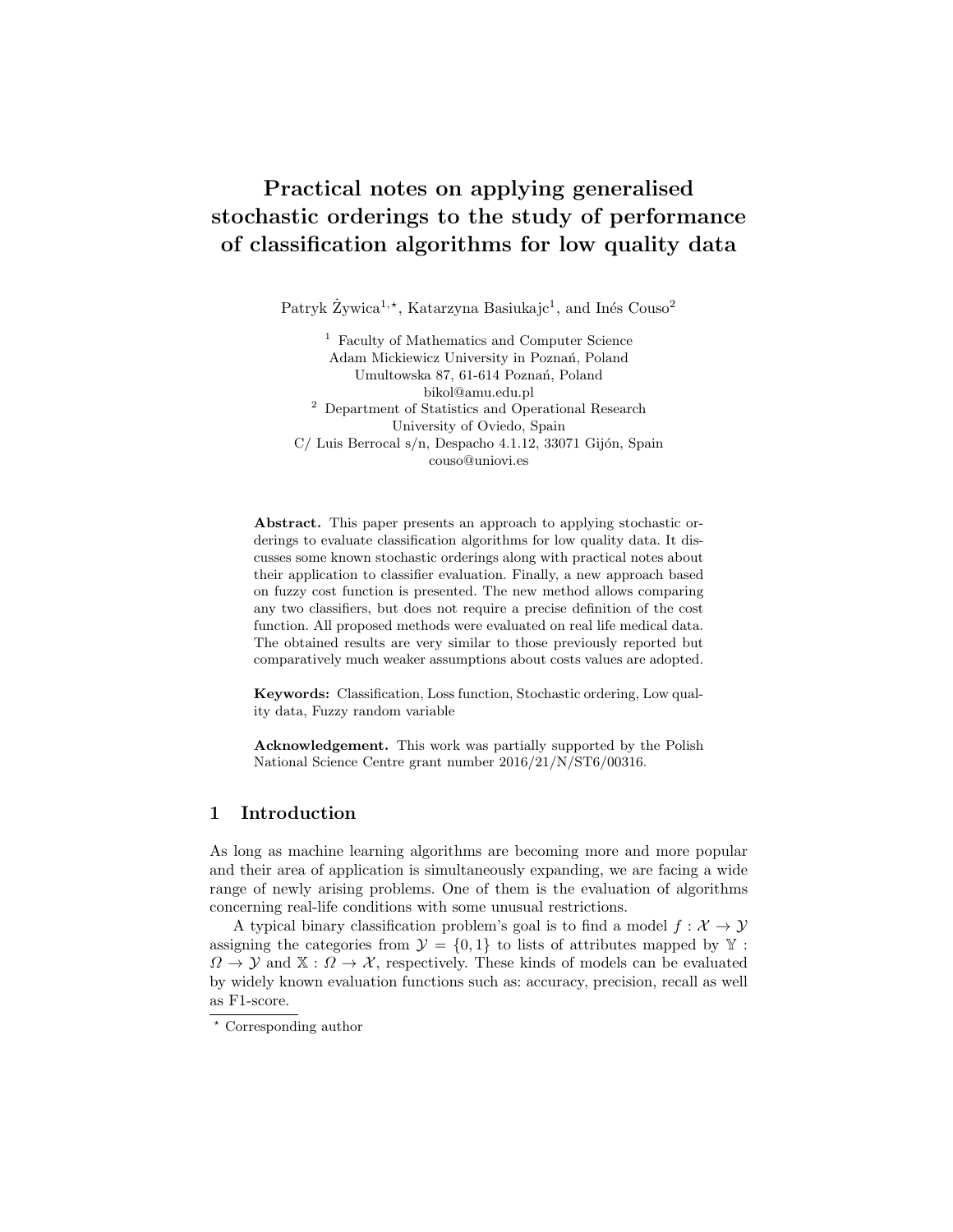Unfortunately, not every classification problem matches the definition above [\[1,](#page-13-0)[2](#page-13-1)[,3,](#page-13-2)[4\]](#page-13-3). For instance, in some medical diagnostic problems, the physician is not always able to collect all the data needed for the diagnosis due to the time and money investment this constitutes [\[5](#page-13-4)[,6\]](#page-13-5). In such situations we may want to evaluate classifiers similarly to the way real-life doctor's decisions are evaluated. We thus, take into account the data quality, the level of uncertainty, and allow the possibility of receiving a "not available" (NA) value as the output of the classification model. In turn, this prevent the use of mentioned evaluation functions so another solution must be found.

One of the proposed approaches is to introduce the cost function matching model outcomes (projected as true positive, true negative, etc.) with the cost of the real-life consequences they can contribute to [\[7\]](#page-13-6). Although this solution works, the selection of cost matrix values is subjective with possibly divergent opinions held by experts. Furthermore, some small changes in the cost matrix values may cause significant changes in the final classification result (lack of robustness). Another problem related especially to medical decision evaluation is that costs of individual decisions may not be known. For example, for each patient the cost of false–negative may be different depending on his or her other medical conditions [\[8\]](#page-13-7).

Another idea to study the performance of such classification algorithms is to apply stochastic orderings. This method was proposed in [\[9,](#page-13-8)[10\]](#page-13-9) and it fits into the situation presented. It will be presented and extended in following sections.

The remainder of the paper is organised as follows. In Section [2](#page-1-0) we present basic notions regarding cost function and stochastic orders. Section 3 describes an evaluated dataset as well as results for three stochastic order based classifier evaluation methods. In section 4 we present details of our proposed approach as well as some analysis of obtained results. Conclusions and further work appear in Section 5.

## <span id="page-1-0"></span>2 Basic notions

Let Y be the output space of the models and let  $\Delta: \mathcal{Y} \times \mathcal{Y} \to \mathbb{R}$  be the loss (cost) function used to find the best classifier. The main goal of the loss function is to penalise wrong outcomes in order to enable finding the best model as the model with the minimal loss. It means, that loss function values usually become positive when the predictions do not match reality.

There also exists a dual definition of the *loss function* called *reward func*tion which we will use in this paper to match the common stochastic orderings literature. It's a simple opposite to the loss function which means the greater value of the reward function is, the more relevant outcomes are. Therefore, the best model can be found at its maximum. We can associate the random variable reward  $U_{\Delta,f}^{(\mathbb{X},\mathbb{Y})}$ :  $\Omega \to \mathbb{R}$  with the model f using the definition as follows:

$$
U_{\Delta,f}^{(\mathbb{X},\mathbb{Y})} = -\Delta(\mathbb{Y}(\omega), f(\mathbb{X}(\omega))) \qquad \forall \omega \in \Omega.
$$
 (1)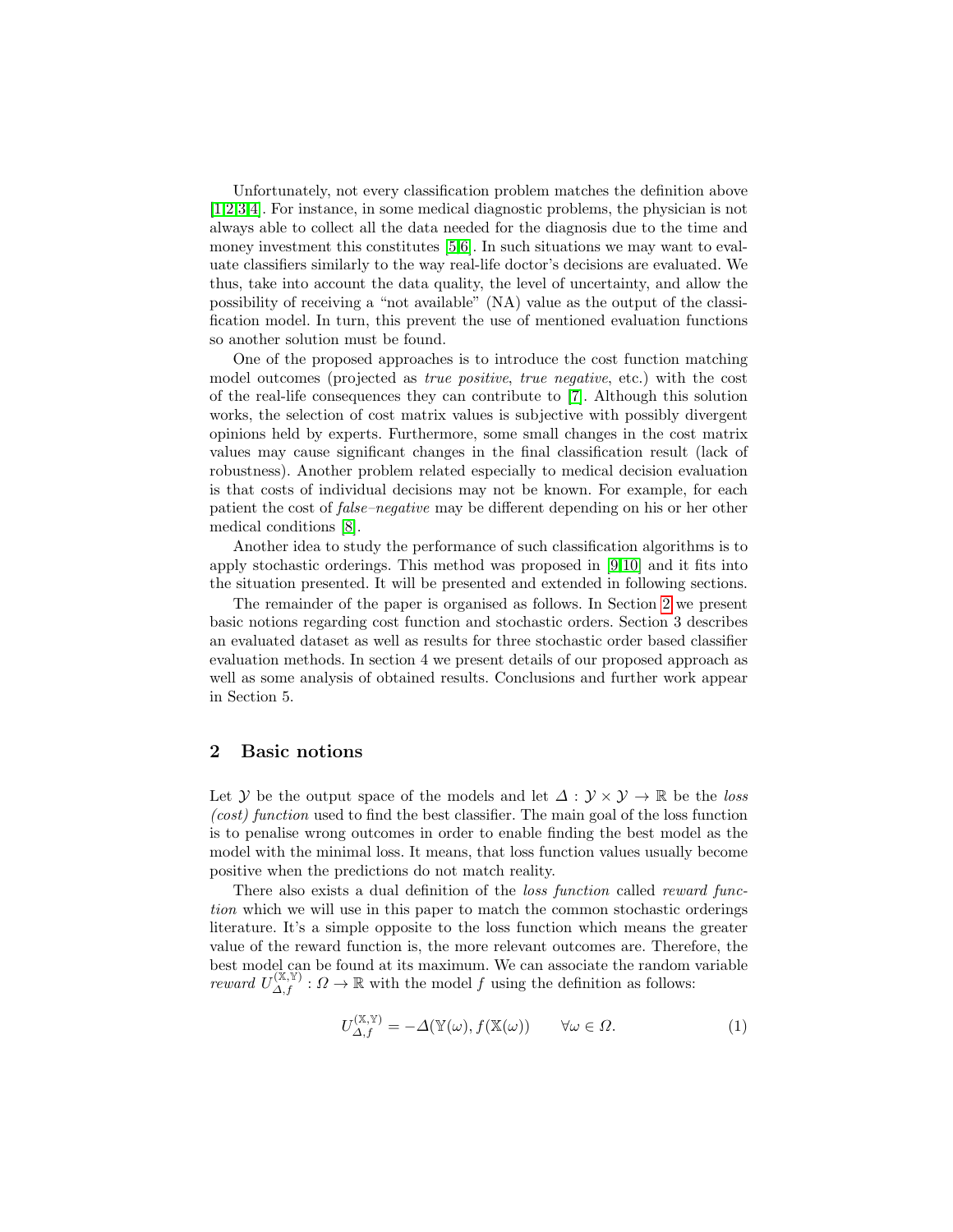<span id="page-2-0"></span>Table 1: Cost function (matrix) for example binary classification (a) and its extension to uncertain classification (b).

|        |                                                                                              | predicted        |                               | predicted           |                              |  |  |
|--------|----------------------------------------------------------------------------------------------|------------------|-------------------------------|---------------------|------------------------------|--|--|
|        |                                                                                              | benign malignant |                               | benign malignant NA |                              |  |  |
| actual | benign $\boxed{\text{TN: 0} \quad \text{FP: 2.5}}$<br>malignant FN: 5 $\boxed{\text{TP: 0}}$ |                  |                               |                     | benign $TN: 0$ FP: 2.5 N0: 1 |  |  |
|        |                                                                                              |                  | malignant $FN: 5$ TP: 0 N1: 2 |                     |                              |  |  |
|        | $\alpha$                                                                                     |                  |                               |                     |                              |  |  |

Let  $X, Y : \Omega \to \mathbb{R}$  be two random variables defined on the same probability space  $(\Omega, \mathcal{A}, P)$ . From many available kinds of stochastic orderings, of most interest from classification performance evaluation point of view are [\[11\]](#page-13-10):

1. Dominance in the sense of expected utility [\[12\]](#page-13-11). Given an increasing function  $u : \mathbb{R} \to \mathbb{R}$ , X dominates Y wrt u (denoted  $X \succeq_u Y$ ) if

$$
E_P(u(X)) \ge E_P(u(Y)).\tag{2}
$$

2. First order stochastic dominance [\[13\]](#page-13-12). X dominates Y (denoted  $X \succeq_{1st} Y$ ) if

$$
\forall_{x \in \mathbb{R}} \quad P(X > x) \ge P(Y > x) \,. \tag{3}
$$

It is well known that  $X \preceq_{1st} Y$  if and only if  $X \preceq_u Y$ , for all increasing utility functions  $u : \mathbb{R} \to \mathbb{R}$ .

3. Statistical preference [\[14\]](#page-13-13). X is statistically preferred to Y (denoted  $X \succeq_{sp}$  $Y)$  if

$$
P(X > Y) \ge P(Y > X). \tag{4}
$$

Based on this we can present the notion of the  $(\succeq, \Delta)$ –domination proposed by Couso and Sánchez [\[9\]](#page-13-8).

**Definition 1.** Let  $f_1 : \mathcal{X} \to \mathcal{Y}$  and  $f_2 : \mathcal{X} \to \mathcal{Y}$  be the classification models and  $\succeq$  be any stochastic ordering.  $f_1 (\succeq, \Delta)$ –dominates  $f_2$  if

<span id="page-2-1"></span>
$$
U_{\Delta, f_1}^{(\mathbb{X}, \mathbb{Y})} \succeq U_{\Delta, f_2}^{(\mathbb{X}, \mathbb{Y})}.
$$
\n
$$
(5)
$$

Example 1 Let us consider the binary classification problem which refers to determination whether the tumor is malignant  $(M)$  or benign  $(B)$ . Let  $\mathbb X$  be the random vector of attributes and  $Y - the outcome$ . Let the cost matrix be given as in Table [1a.](#page-2-0)

According to the definition of the reward function we have:

$$
P(U_{\Delta,f}^{(\mathbb{X},\mathbb{Y})}>c)=\begin{cases}1, & if \ c<-5, \\ 1-P(\mathbb{Y}=M,f(\mathbb{X})=B), \ if \ -5\leq c<-2.5, \\ P(\mathbb{Y}=f(\mathbb{X})), & if \ -2.5\leq c<0, \\ 0, & if \ c\geq 0.\end{cases} \eqno{(6)}
$$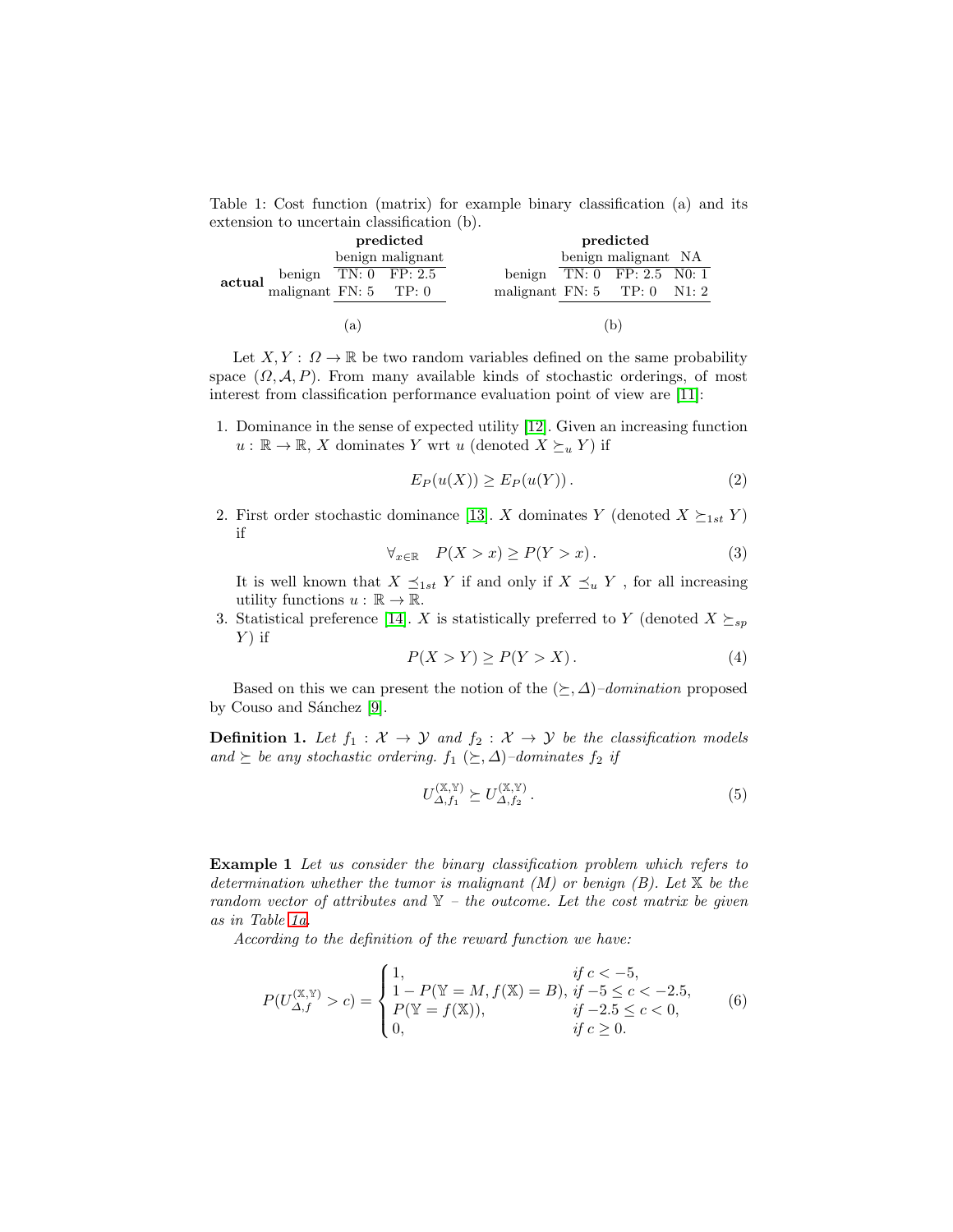The equation above together with Definition [1](#page-2-1) lead to the conclusion that  $f_1$  $(\succeq_{1st}, \Delta)$ –dominates  $f_2$  if and only if:

$$
P(\mathbb{Y} = M, f_1(\mathbb{X}) = B) \le P(\mathbb{Y} = M, f_2(\mathbb{X}) = B),
$$
\n(7)

<span id="page-3-2"></span><span id="page-3-1"></span>
$$
P(\mathbb{Y} = f_1(\mathbb{X})) \ge P(\mathbb{Y} = f_2(\mathbb{X})).
$$
\n(8)

Moreover, this stays true for any cost matrix for which

<span id="page-3-0"></span>
$$
\Delta(\mathbb{Y} = M, f(\mathbb{X}) = B) \ge \Delta(\mathbb{Y} = B, f(\mathbb{X}) = M) \ge \Delta(\mathbb{Y} = f(\mathbb{X})).
$$
 (9)

This means that  $(\succeq_{1st}, \Delta)$ –dominance does not depend on actual cost values but only on their order.

Example 2 Let us consider again the binary classification problem from Example [1](#page-3-0) with the same cost matrix. We can distinguish following cases:

$$
P(U_{\Delta, f_1}^{(\mathbb{X}, \mathbb{Y})} > U_{\Delta, f_2}^{(\mathbb{X}, \mathbb{Y})}) = P(f_1(\mathbb{X}) = B, f_2(\mathbb{X}) = M), \quad if \quad \mathbb{Y} = B,
$$
 (10)

$$
P(U_{\Delta,f_1}^{(\mathbb{X},\mathbb{Y})} > U_{\Delta,f_2}^{(\mathbb{X},\mathbb{Y})}) = P(f_1(\mathbb{X}) = M, f_2(\mathbb{X}) = B), \quad if \quad \mathbb{Y} = M.
$$
 (11)

According to the [\(10\)](#page-3-1) and [\(11\)](#page-3-2) and Definition [1,](#page-2-1)  $f_1 \;(\succeq_{sp} \Delta)$ -dominates  $f_2$  if and only if:

<span id="page-3-3"></span>
$$
P(\mathbb{Y} = f_1(\mathbb{X}), \mathbb{Y} \neq f_2(\mathbb{X})) \ge P(\mathbb{Y} = f_2(\mathbb{X}), \mathbb{Y} \neq f_1(\mathbb{X})).
$$
\n(12)

Example 3 Let consider medical classification problem for 10 patients, cost ma-trix from Example [1](#page-3-0) and three diagnostic models  $f_1, f_2$  and  $f_3$ . Actual diagnoses and predictions are given in Table [2.](#page-4-0) We can easily calculate that

$$
P(\mathbb{Y} = f_1(\mathbb{X})) = 0.8 \qquad P(\mathbb{Y} = M, f_1(\mathbb{X}) = B) = 0.1 \tag{13}
$$

$$
P(\mathbb{Y} = f_2(\mathbb{X})) = 0.6 \qquad P(\mathbb{Y} = M, f_2(\mathbb{X}) = B) = 0 \tag{14}
$$

$$
P(\mathbb{Y} = f_3(\mathbb{X})) = 0.7 \qquad P(\mathbb{Y} = M, f_3(\mathbb{X}) = B) = 0.2 \tag{15}
$$

According to Example [1,](#page-3-0)  $f_1$  ( $\succeq_{1st}$ ,  $\Delta$ )–dominates  $f_3$ . Unfortunately, models  $f_1$ and  $f_2$  are incomparable with the respect to  $(\succeq_{1st}, \Delta)$  criterion.

Moreover, according to Example [2,](#page-3-3)

$$
P(U_{\Delta,f_1}^{(\mathbb{X},\mathbb{Y})} > U_{\Delta,f_2}^{(\mathbb{X},\mathbb{Y})}) = 0.3 \qquad P(U_{\Delta,f_2}^{(\mathbb{X},\mathbb{Y})} > U_{\Delta,f_1}^{(\mathbb{X},\mathbb{Y})}) = 0.1 \qquad (16)
$$

$$
P(U_{\Delta,f_1}^{(\mathbb{X},\mathbb{Y})} > U_{\Delta,f_3}^{(\mathbb{X},\mathbb{Y})}) = 0.1 \qquad P(U_{\Delta,f_3}^{(\mathbb{X},\mathbb{Y})} > U_{\Delta,f_1}^{(\mathbb{X},\mathbb{Y})}) = 0 \qquad (17)
$$

thus  $f_1$  ( $\succeq_{sp}$ ,  $\Delta$ )–dominates  $f_2$  as well as  $f_1$  ( $\succeq_{sp}$ ,  $\Delta$ )–dominates  $f_3$ .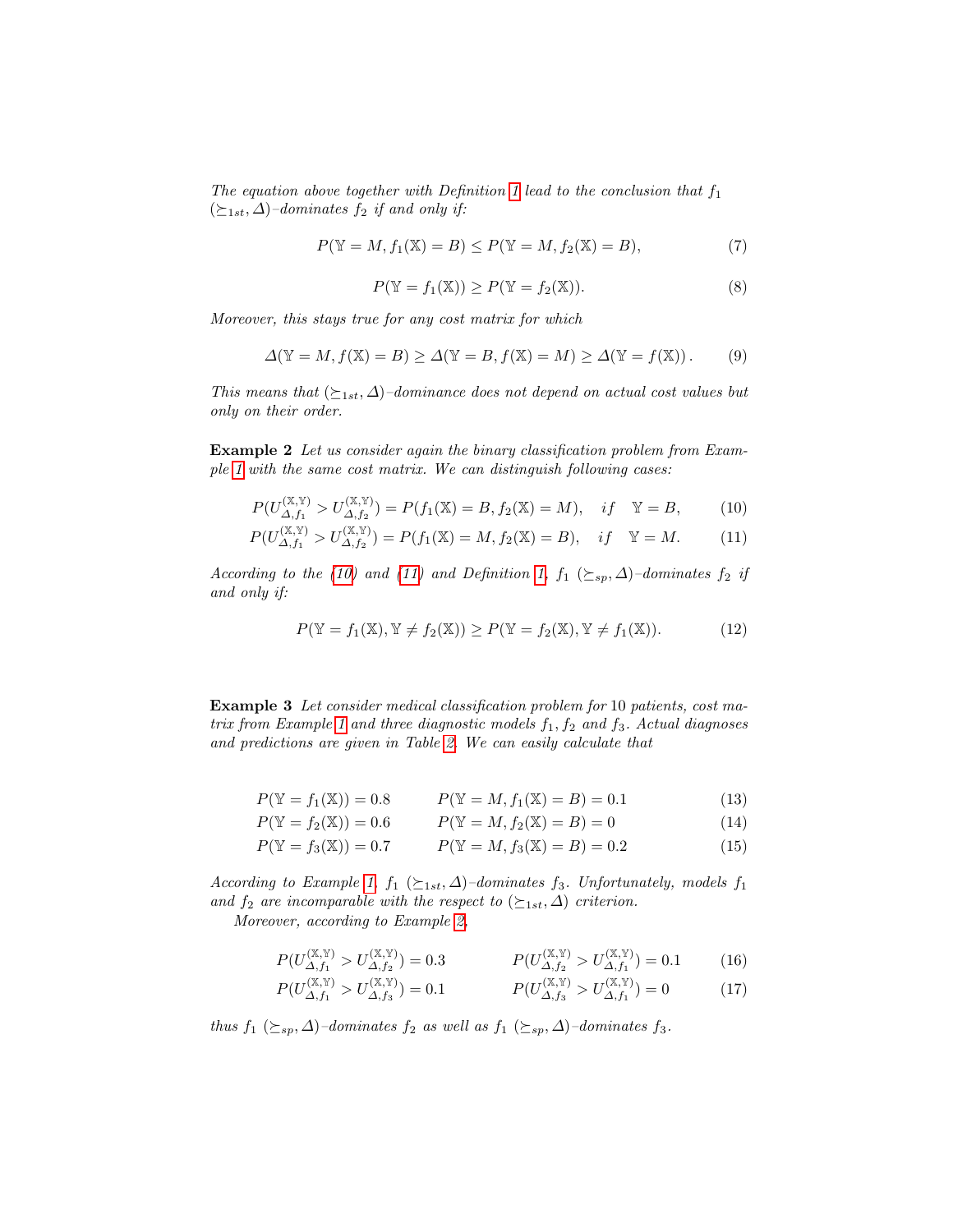Table 2: Diagnoses for patients from Example [3.](#page-4-0)

<span id="page-4-0"></span>

|                                                                                                       | Patients    |             |             |             |             |             |             |              |             |               |
|-------------------------------------------------------------------------------------------------------|-------------|-------------|-------------|-------------|-------------|-------------|-------------|--------------|-------------|---------------|
| Diagnosis                                                                                             | $\omega_1$  | $\omega_2$  | $\omega_3$  | $\omega_4$  | $\omega_5$  | $\omega_6$  | $\omega_7$  | $\omega_{8}$ | $\omega_9$  | $\omega_{10}$ |
| actual $\mathbb{Y}(\omega)$                                                                           | В           | В           | В           | B           | Β           | М           | М           | М            | М           | М             |
| model $f_1(\mathbb{X}(\omega))$<br>model $f_2(\mathbb{X}(\omega))$<br>model $f_3(\mathbb{X}(\omega))$ | Β<br>Β<br>Β | В<br>М<br>В | В<br>М<br>В | В<br>М<br>В | М<br>М<br>М | М<br>М<br>М | М<br>М<br>М | М<br>М<br>М  | М<br>М<br>В | В<br>М<br>B   |

# 3 Application of stochastic orderings to low quality data classification performance evaluation

Definitions and examples presented in Section 2 referred to binary classification problem. However, as it was mentioned in the Introduction, there exist real-life problems, where the classification can be uncertain and the outcome may take the NA value. In this section we are going to apply concepts from Section 2 to this particular case.

#### 3.1 Medical data

We base our evaluation on test dataset from recent research on application of aggregation operators to incomplete data classification [\[2\]](#page-13-1). Original study group consists of 388 patients diagnosed and treated for ovarian tumor in the Division of Gynecological Surgery, Poznan University of Medical Sciences, between 2005 and 2015. Among them, 61% were diagnosed with a benign tumor and 39% with a malignant one. Moreover, 56% of the patients had no missing values in the attributes required by diagnostic models, 40% had a percentage of missing values in the range (0%, 50%], and the remainder had more than 50% missing values. The test set consists of patients with real missing data and some proportion of patients with a complete set of features. As a result, the test set consisted of 175 patients. Patients with more than 50% missing values were excluded from the study. The dataset partition is presented visually in Figure [1.](#page-4-1)

<span id="page-4-1"></span>

Fig. 1: The division of the dataset. Patients with more than 50% missing values were not included in the experiment. Source [\[2\]](#page-13-1).

During the research over 4000 different classification strategies were evaluated. Among them 130 were selected into test phase. Our evaluation was performed on outcomes returned by those classifiers on real life test set. For all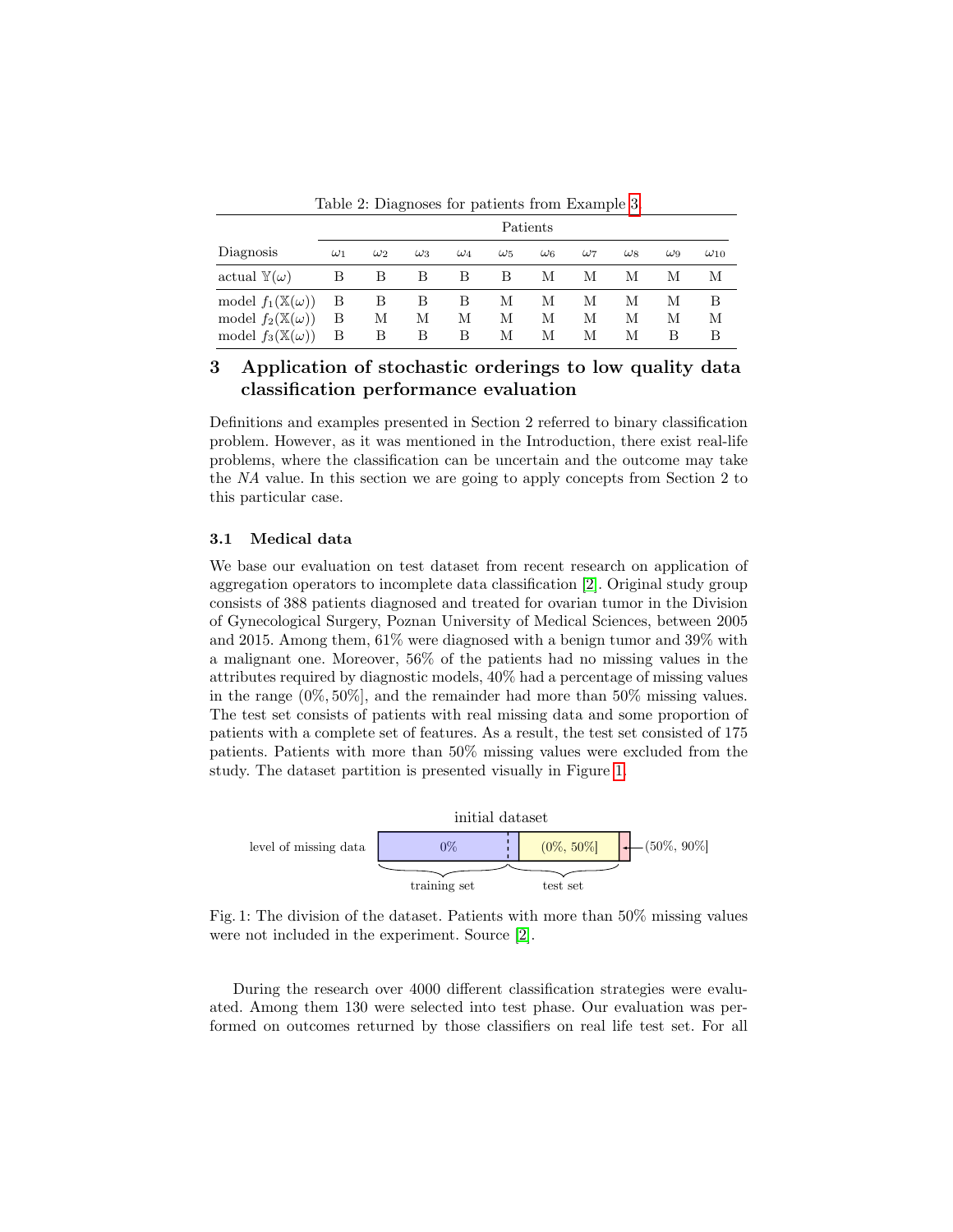classifiers it was assumed that no diagnosis may be returned. For more information regarding dataset we refer the reader to original paper [\[2\]](#page-13-1).

#### 3.2 Expected utility

One of the methods of dealing with evaluation of the algorithms based on incomplete data is to insert an additional column to the cost matrix as it was proposed in [\[2\]](#page-13-1). Then, the loss function may be defined as a sum of costs of all outcomes given by the algorithm. Unfortunately, it's hard to assume that one type of mistake is a certain number of times worse than the other. We also can't say, that every patient has the same loss for every mistake. These make the costs only intuitive and as long as their small changes lead to different final results, we can't be sure that these final results are the best solutions for the patients.

Table [6](#page-12-0) presents some selected best classifiers based on this criterion from the dataset described in previous subsection. As can be seen this comparison method is very useful and straightforward. It offers easy to interpret linear order that facilitates selection of the best classifier. The main drawback of this approach concerns the uncertain and subjective selection of cost function. It it possible that small change to cost matrix causes significant changes to classifier order and this kind of behaviour is not desired.

#### 3.3 First stochastic dominance

To define first of discussed relations, let f be the classifier and  $\Delta$  the loss function which can be described by the cost matrix similar to one from Table [1b.](#page-2-0) As the precise cost values do not matter as long as the ordering is saved, let's only assume that the  $\Delta$  always fulfil [\(18-](#page-5-0)[21\)](#page-5-1).

<span id="page-5-0"></span>
$$
\Delta(\mathbb{Y} = M, f(\mathbb{X}) = B) \ge \Delta(\mathbb{Y} = B, f(\mathbb{X}) = M)
$$
\n(18)

$$
\Delta(\mathbb{Y} = B, f(\mathbb{X}) = M) \ge \Delta(\mathbb{Y} = M, f(\mathbb{X}) = NA)
$$
\n(19)

$$
\Delta(\mathbb{Y} = M, f(\mathbb{X}) = NA) \ge \Delta(\mathbb{Y} = B, f(\mathbb{X}) = NA)
$$
\n(20)

$$
\Delta(\mathbb{Y} = B, f(\mathbb{X}) = NA) \ge \Delta(\mathbb{Y} = f(\mathbb{X}))
$$
\n(21)

Then, analogously to the Example [1,](#page-3-0) we can conclude, that classifier  $f_1$  ( $\succeq_{1st}$ ,  $\Delta$ )–dominates  $f_2$  if and only if:

$$
P_{f_1}(TP) + P_{f_1}(TN) \ge P_{f_2}(TP) + P_{f_2}(TN),\tag{22}
$$

$$
P_{f_1}(TP) + P_{f_1}(TN) + P_{f_1}(N0) \ge P_{f_2}(TP) + P_{f_2}(TN) + P_{f_2}(N0), \tag{23}
$$

$$
1 - P_{f_1}(FN) - P_{f_1}(FP) \ge 1 - P_{f_2}(FN) - P_{f_2}(FP), \tag{24}
$$

<span id="page-5-3"></span><span id="page-5-2"></span><span id="page-5-1"></span>
$$
1 - P_{f_1}(FN) \ge 1 - P_{f_2}(FN). \tag{25}
$$

where  $TP, TN, N0, FP, FN$  are clarified in Table [1b.](#page-2-0)

Let's take the dataset described in Section 3.1 with  $(\succeq_{1st}, \Delta)$ –dominance relation. Based on the conditions [\(22](#page-5-2)[-25\)](#page-5-3), we can define a stochastic ordering inside this set. The only change, applied to make this relation irreflexive as well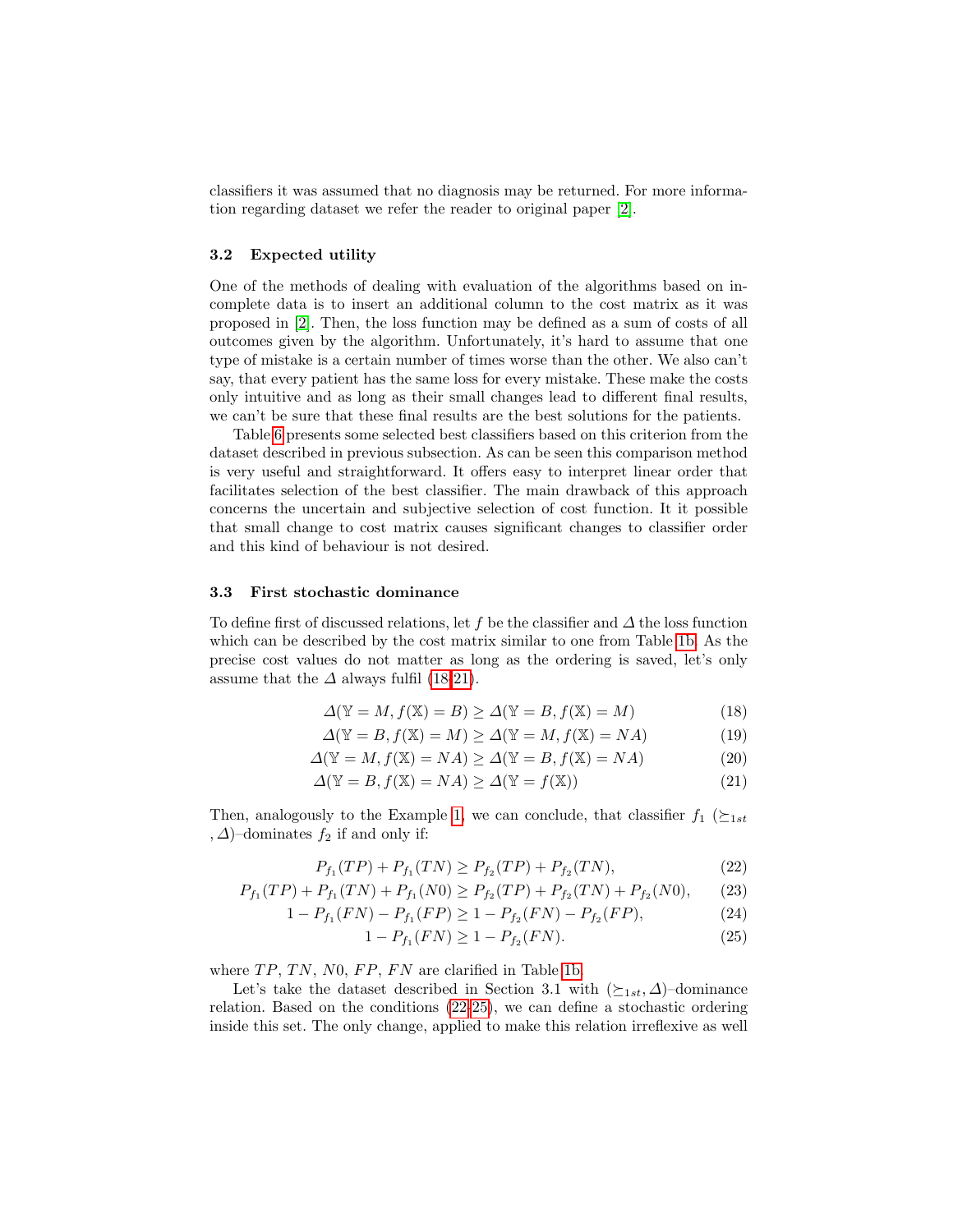<span id="page-6-0"></span>

|             | Patients   |            |            |            |            |  |  |  |  |
|-------------|------------|------------|------------|------------|------------|--|--|--|--|
| Diagnosis   | $\omega_1$ | $\omega_2$ | $\omega_3$ | $\omega_4$ | $\omega_5$ |  |  |  |  |
| actual      | М          | М          | М          | М          | М          |  |  |  |  |
| model $f_1$ | М          | М          | ΝA         | В          | В          |  |  |  |  |
| model $f_2$ | В          | В          | М          | ΝA         | ΝA         |  |  |  |  |
| model $f_3$ | ΝA         | NΑ         | R          | М          | М          |  |  |  |  |

Table 3: Diagnoses for patients from Example [4.](#page-6-0)

as to avoid cycles, is that the condition greater than instead of greater or equal to must be fulfilled in at least one of [\(22-](#page-5-2)[25\)](#page-5-3).

Then, we get the strict partial order which allows us to find maximal elements in the set and as we know they are always better than dominated ones, they can be use as an output to further considerations.

Figure [2a](#page-7-0) and Table [6](#page-12-0) shows the maximal elements from the medical classifiers set along with their costs calculated according to the cost matrix from Table [1b](#page-2-0) and the information if they are the only ones in the chains they are included or not.

Unfortunately, the number of maximal elements is about one-quarter of all models (33 of 130) so this method couldn't help in determining the best classifier but still it can be used as a very effective process of pre-selection.

#### 3.4 Statistical preference stochastic dominance

In traditional binary classification, Definition [1](#page-2-1) leads to the conclusion that  $(\succeq_{sp}, \Delta)$ –domination depends only on the bigger number of true outcomes given by one of the classifiers. In uncertain classification with possibility of NA the problem becomes more complicated. For example, for  $\mathbb{Y} = M$  there are three cases when  $P(U_{\Lambda,\,f_1}^{(\mathbb{X},\mathbb{Y})})$  $\lambda^{(\mathbb{X},\mathbb{Y})}_{\varDelta,f_{1}}>U_{\varDelta,f_{2}}^{(\mathbb{X},\mathbb{\bar{Y}}})$  :

$$
- f_1(\mathbb{X}) = M \text{ and } f_2(\mathbb{X}) = NA,
$$
  

$$
- f_1(\mathbb{X}) = M \text{ and } f_2(\mathbb{X}) = B,
$$

 $-f_1(\mathbb{X}) = NA$  and  $f_2(\mathbb{X}) = B$ .

Similarly, for  $\mathbb{Y} = B$ ,  $P(U_{\Lambda}^{(\mathbb{X}, \mathbb{Y})})$  $\mathcal{L}_{\Delta,f_1}^{(\mathbb{X},\mathbb{Y})} > U_{\Delta,f_2}^{(\mathbb{X},\mathbb{Y})}$  when:

 $-f_1(\mathbb{X}) = B$  and  $f_2(\mathbb{X}) = NA$ ,  $-f_1(\mathbb{X}) = B$  and  $f_2(\mathbb{X}) = M$ ,  $-f_1(\mathbb{X}) = NA$  and  $f_2(\mathbb{X}) = M$ .

Summarising the cases above, we can say that in uncertain classification  $f_1$  $(\succeq_{sp}, \Delta)$ –dominates  $f_2$  if the number of times when  $f_1$  gives proper output while  $f_2$  doesn't or  $f_1$  gives NA while  $f_2$  is wrong is bigger than the number of opposite situations.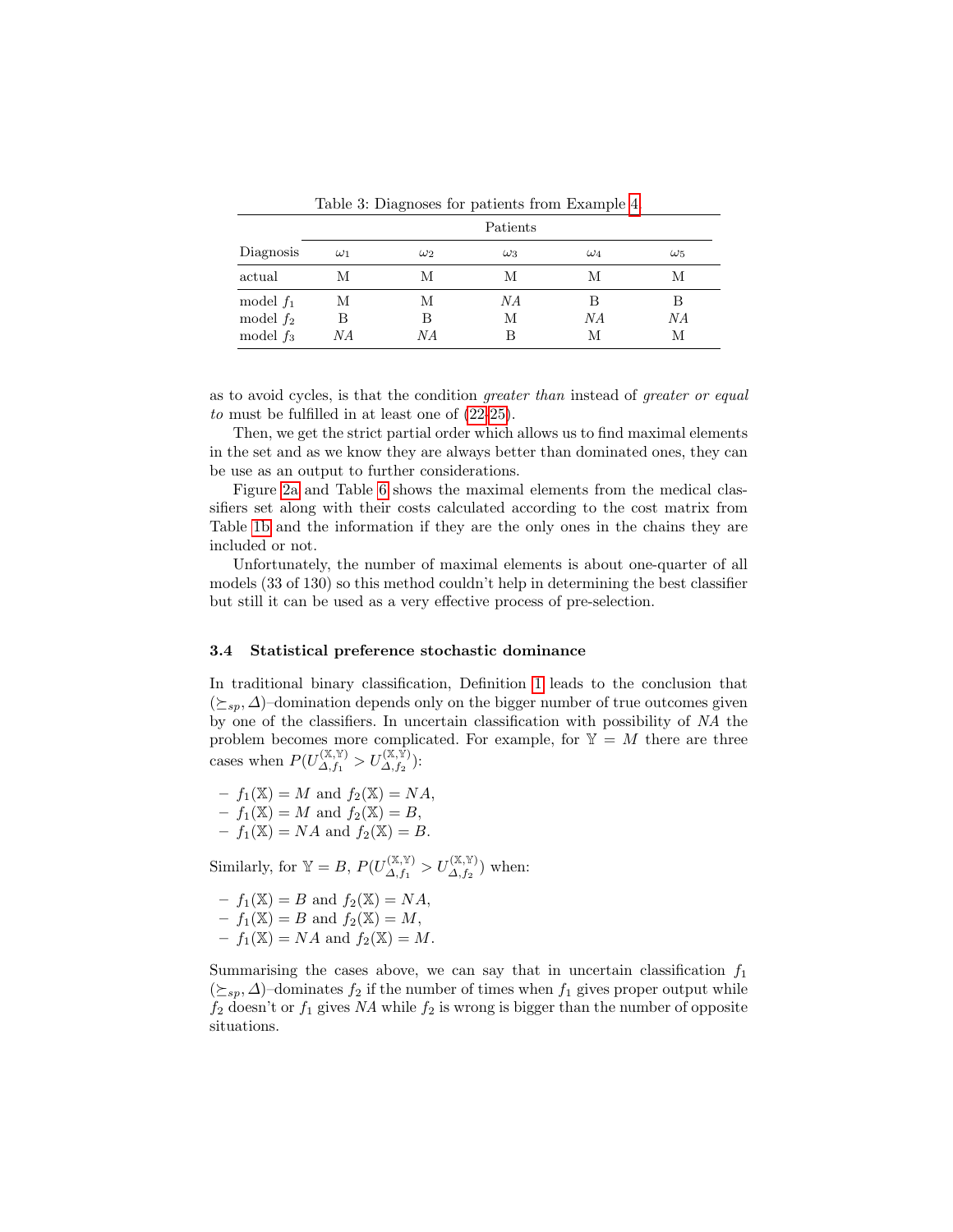<span id="page-7-0"></span>

Fig. 2: Graphs showing domination relation for First Stochastic Dominance (a) and Statistical Preference (b) for selected classifiers.

Example 4 Let's consider medical classification problem for five patients and three diagnostic models  $f_1$ ,  $f_2$  and  $f_3$  with actual diagnoses and predictions given in Table [3.](#page-6-0) We can easily notice, that  $f_2$  has three better predictions than  $f_1$ ,  $f_3$ has three better predictions than  $f_2$  and finally  $f_1$  has three also better predictions than f<sub>3</sub>. It means, that  $f_2$  ( $\succeq_{sp}$ ,  $\Delta$ )–dominates f<sub>1</sub>, f<sub>3</sub> ( $\succeq_{sp}$ ,  $\Delta$ )–dominates f<sub>2</sub> as well as  $f_1$  ( $\succeq_{sp}$ ,  $\Delta$ )–dominates  $f_3$ .

The previous example shows that in this case statistical preference based dominance relation makes cycles possible to appear while comparing models. It means, that we can compare each pair of classifiers, but it can be impossible to find the maximal elements in the set with  $(\succeq_{sp} \Delta)$ –dominance relation, so the another approach to evaluate the models using this dominance should be defined.

To evaluate models in this case we propose method based on PageRank algorithm [\[15\]](#page-13-14). This algorithm is generally used to rate values of the websites by looking how many other sites have reference links to them and how high are the rates of these linking sites. The more links from sites with high rate, the better. All computations are performed on matrix representing graph, where sites are vertices and links are the directed edges pointing to the linked sites. In our situation, models are treated as vertices, the directed edge points to the dominating model and all computations are preserved.

The final score presented in Table [6](#page-12-0) is the percentage of time spent in particular classifier vertex while making random PageRank walk. Figure [2b](#page-7-0) shows the original statistical preference graph for selected best classifiers along with their costs calculated according to the cost matrix from Table [1b.](#page-2-0)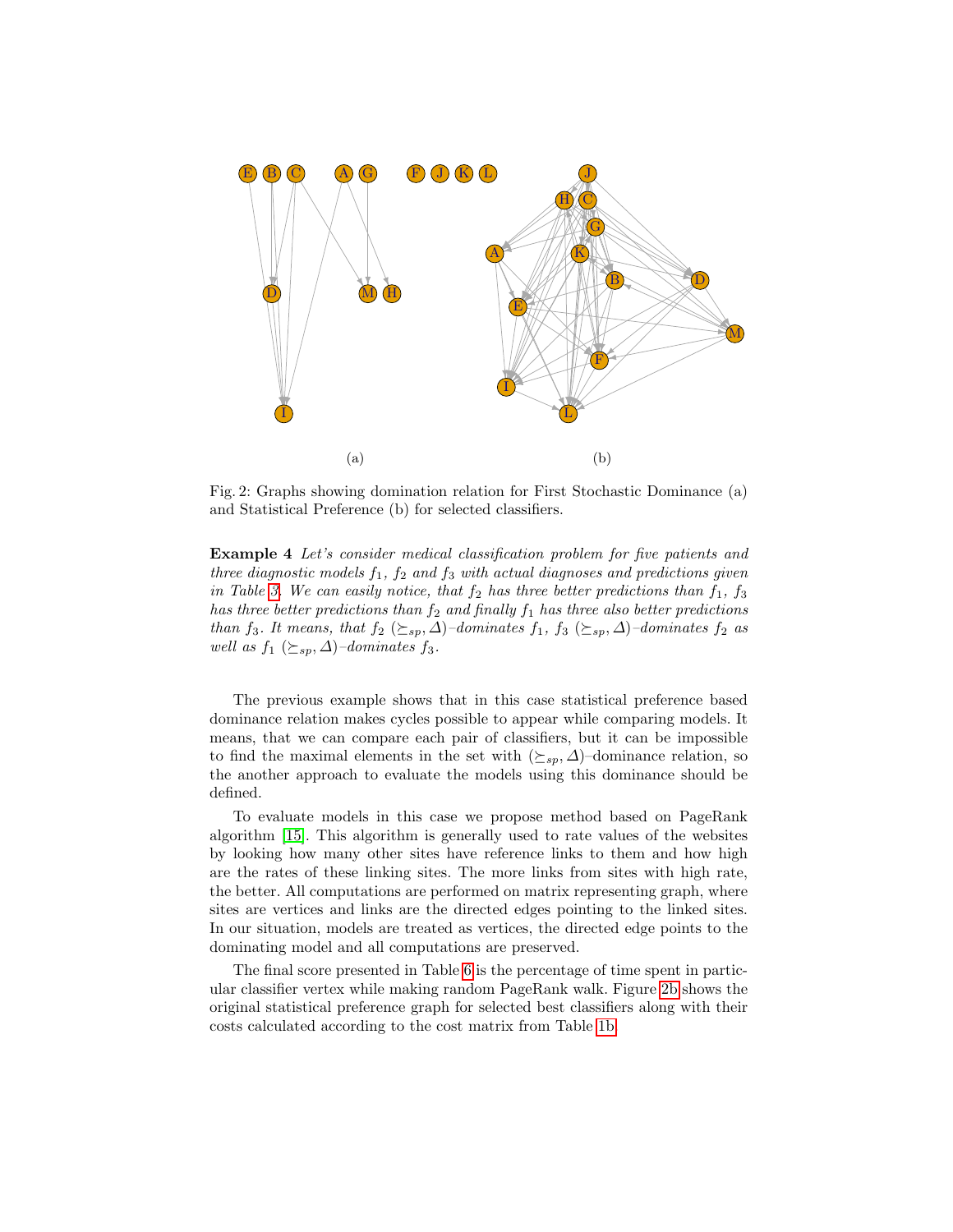# 4 Proposed approach

### 4.1 Idea

As can be seen from previous section, each presented method has it own strengths and weaknesses. On the one hand, total cost method gives linear order between all classifiers at the expense of the need to provide concrete numerical cost values. On the other hand, First Stochastic Dominance requires only to know whether one classification outcome is better than other. But this leads to a situation where there are many models that cannot be compared. Application of Statistical Preference results with hard to interpret structure. Although application of Page Rank algorithm gives linear order it is still hard to justify such approach and interpret particular values.

Our aim is to propose a method that retains the ability to compare nearly all classifiers, while imposing the least restrictions on the cost of particular, possibly uncertain, decision. As a starting point we chose the First Stochastic Dominance comparison method, which is highly intuitive and easy to interpret. It can be viewed as a total cost method applied for all possible cost functions [\[16\]](#page-13-15). Since, experts are often unable to give precise numerical costs, we propose to model them as fuzzy numbers interpreted, in epistemic way (see [\[17\]](#page-13-16)), as family of nested confidence sets

$$
\widetilde{\Delta}: \mathcal{Y} \times \mathcal{Y} \to \mathcal{FN}(\mathbb{R}). \tag{26}
$$

As will be shown further in this Section, this will enable comparison of all classifiers with respect to any stochastic dominance.

This approach has one additional benefit. Previously cost values were independent of particular patient and were based only on actual and predicted diagnosis. In real life medical scenario this is not always true. For some patients even proper diagnosis may lead to bad outcome and vice versa. Thanks to this approach actual cost corresponding to diagnosis may vary depending on particular patient conditions as we interpret fuzzy number in epistemic way.

#### 4.2 Definitions

Similarly as in previous sections, for any classification model  $f$  we can define reward fuzzy random variable

$$
\widetilde{U}^{(\mathbb{X},\mathbb{Y})}_{\widetilde{\Delta},f} : \Omega \to \mathcal{FN}(\mathbb{R})
$$
\n(27)

as a opposite of cost value:

$$
\widetilde{U}^{(\mathbb{X},\mathbb{Y})}_{\widetilde{\Delta},f} = -\widetilde{\Delta}(\mathbb{Y}(\omega),f(\mathbb{X}(\omega))) \qquad \forall \omega \in \Omega.
$$
\n(28)

According to the epistemic interpretation, the reward fuzzy random variable should be also understood in terms of confidence sets.

We will use the Extension Principle based stochastic order proposed by Couso and Dubois [\[16\]](#page-13-15) for comparing fuzzy sets of random variables. Let  $\pi_{\widetilde{X}}(X)$  be the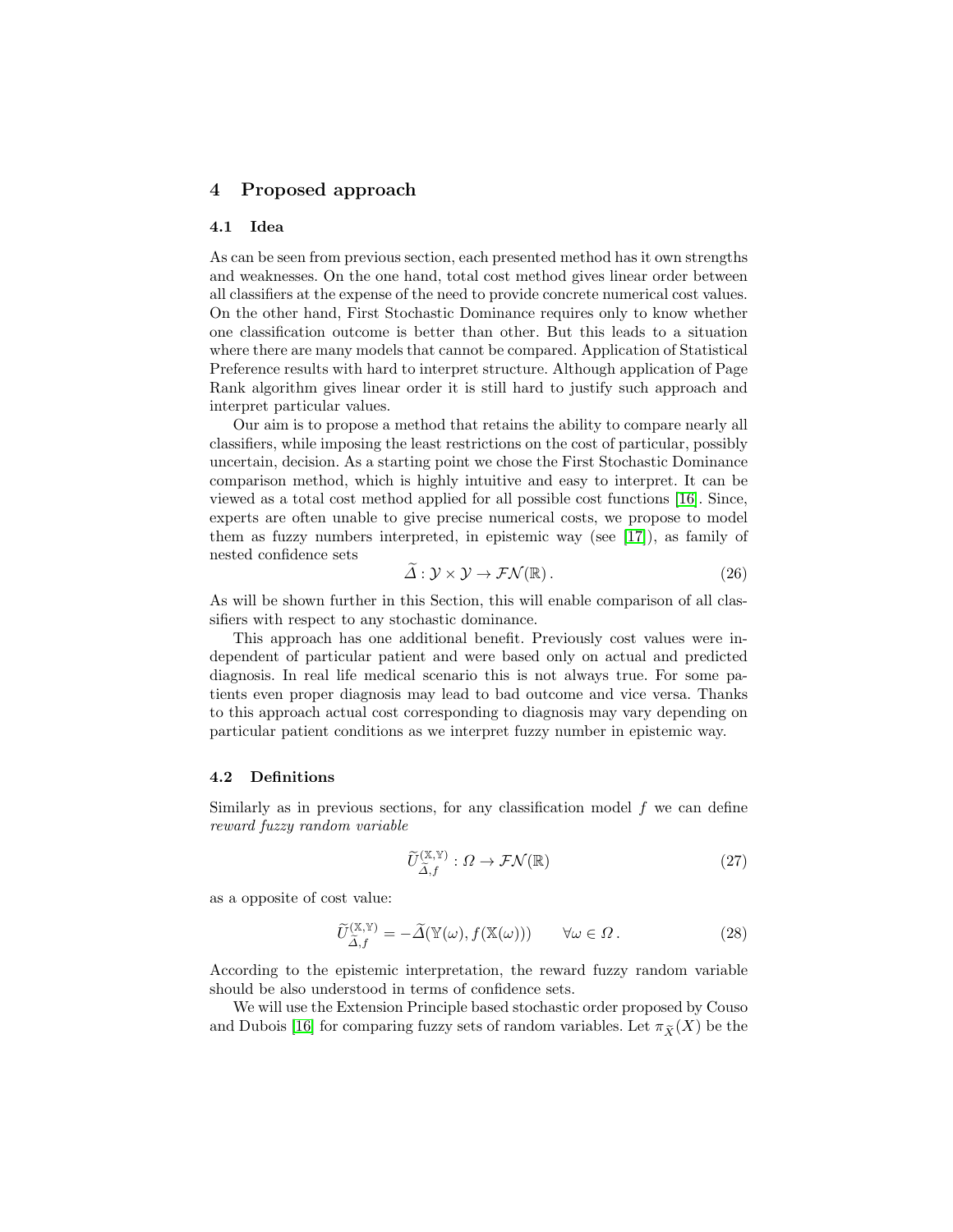<span id="page-9-2"></span>

Fig. 3: Fuzzy cost values from Example [5.](#page-10-0)

degree of possibility that  $X$  is the random variable underlain by the fuzzy random variable  $\widetilde{X}$ 

$$
\pi_{\widetilde{X}}(X) = \inf_{\omega \in \Omega} \mu_{\widetilde{X}(\omega)}(X(\omega)).
$$
\n(29)

Then for any stochastic order  $\succeq$  the degree of possibility of dominance between fuzzy random variables  $\widetilde{X}$  and  $\widetilde{Y}$  can be defined as:

<span id="page-9-3"></span>
$$
\Pi(\widetilde{X} \succeq \widetilde{Y}) = \sup_{X,Y:\,X \succeq Y} \min(\pi_{\widetilde{X}}(X), \pi_{\widetilde{Y}}(Y)). \tag{30}
$$

Now we are ready to define our proposed approach to classification model comparison.

**Definition 2.** Let  $f_1 : \mathcal{X} \to \mathcal{Y}$  and  $f_2 : \mathcal{X} \to \mathcal{Y}$  be the classification models. The degree in which  $f_1$  dominates  $f_2$  with respect to stochastic order  $\succeq$  and fuzzy cost function  $\Delta$  is defined as

<span id="page-9-0"></span>
$$
\llbracket f_1 \succeq f_2 \rrbracket_{\widetilde{\Delta}} = \frac{\Pi(\widetilde{U}_{\widetilde{\Delta},f_1}^{(\mathbb{X},\mathbb{Y})} \succeq \widetilde{U}_{\widetilde{\Delta},f_2}^{(\mathbb{X},\mathbb{Y})})}{\Pi(\widetilde{U}_{\widetilde{\Delta},f_1}^{(\mathbb{X},\mathbb{Y})} \succeq \widetilde{U}_{\widetilde{\Delta},f_2}^{(\mathbb{X},\mathbb{Y})}) + \Pi(\widetilde{U}_{\widetilde{\Delta},f_2}^{(\mathbb{X},\mathbb{Y})} \succeq \widetilde{U}_{\widetilde{\Delta},f_1}^{(\mathbb{X},\mathbb{Y})})}.
$$
\n(31)

Such definition, in contrast to simple  $[f_1 \succeq f_2] = \Pi(\widetilde{U}_{\widetilde{\Delta},f_1}^{(\mathbb{X},\mathbb{Y})} \succeq \widetilde{U}_{\widetilde{\Delta},f_2}^{(\mathbb{X},\mathbb{Y})}$ , ensures some desired properties such as  $[[f_1 \geq f_2] + [[f_2 \geq f_1]] = 1$  or  $[[f \geq f]] = 0.5$ .<br>Moreover, permelisation allows to limit the impact of incomparable random vari-Moreover, normalisation allows to limit the impact of incomparable random variables when stochastic ordering is a partial preorder. If there are more than two classifiers, we can order them according to maximal degree of being dominated by any other classifier defined for each  $f_i$ :

<span id="page-9-1"></span>
$$
p_{\tilde{\Delta},\succeq}(f_i) = \max_{\substack{\text{all classifiers } f \\ f \neq f_i}} \llbracket f \succeq f_i \rrbracket_{\tilde{\Delta}} \tag{32}
$$

When applied stochastic ordering  $\succeq$  is a total preorder, then this criterion coincides with the selection of the model f that minimises  $\Pi(\widetilde{U}_{\widetilde{\Delta},f}^{(\mathbb{X},\mathbb{Y})}\succeq \widetilde{U}_{\widetilde{\Delta},f}^{(\mathbb{X},\mathbb{Y})})$ the possibility of being dominated by some (arbitrary) model  $f_i$ . Thus [\(31–](#page-9-0)[32\)](#page-9-1) can be seen as a generalisation of that criterion to partial preorders for which not necessarily  $\max(\Pi(\widetilde{U}_{\widetilde{\Delta},f_1}^{(\mathbb{X},\mathbb{Y})}\succeq \widetilde{U}_{\widetilde{\Delta},f_2}^{(\mathbb{X},\mathbb{Y})}), \Pi(\widetilde{U}_{\widetilde{\Delta},f_2}^{(\mathbb{X},\mathbb{Y})}\succeq \widetilde{U}_{\widetilde{\Delta},f_1}^{(\mathbb{X},\mathbb{Y})}))=1.$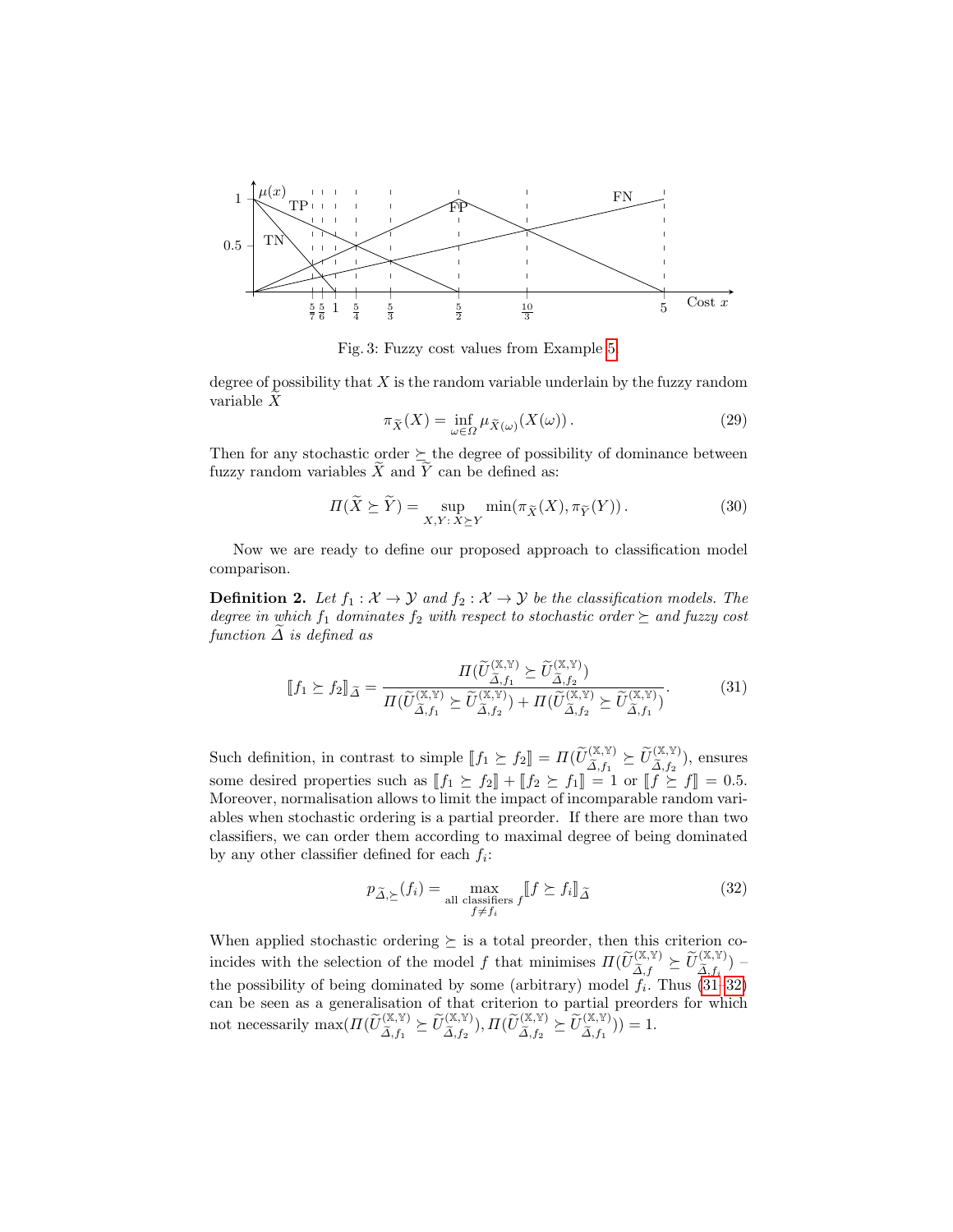<span id="page-10-1"></span>Table 4: Degree of domination for classification models from Example [5.](#page-10-0)

|         | J1.  | J2   | $f_3$ |
|---------|------|------|-------|
| J1      | 0.5  | 0.7  | 0.75  |
| $f_2$   | 0.3  | 0.5  | 0.34  |
| .<br>f3 | 0.25 | 0.66 | 0.5   |

|  |  |  | Table 5: Costs that maximise degree of domination $[\![f_1 \succeq f_2]\!]$ $\tilde{\Delta}$ . |  |  |
|--|--|--|------------------------------------------------------------------------------------------------|--|--|
|  |  |  |                                                                                                |  |  |

<span id="page-10-0"></span>

|                             | Patients                  |                 |            |                    |            |                 |                 |                 |                 |                 |
|-----------------------------|---------------------------|-----------------|------------|--------------------|------------|-----------------|-----------------|-----------------|-----------------|-----------------|
| Cost                        | $\omega_1$                | $\omega_2$      | $\omega_3$ | $\omega_4$         | $\omega_5$ | $\omega_6$      | $\omega_7$      | $\omega_8$      | $\omega_9$      | $\omega_{10}$   |
| actual $\mathbb{Y}(\omega)$ | В                         | В               | В          | B                  | В          | М               | М               | М               | М               | М               |
| model $f_1$                 | $\theta$<br>$\mathbf{B})$ | $\theta$<br>(B) | 0<br>(B)   | 0<br>$\mathbf{B})$ | 2.5<br>(M) | 0<br>(M)        | $\theta$<br>(M) | $\theta$<br>(M) | $\theta$<br>(M) | 3.33<br>(B)     |
| model $f_2$                 | 0<br>$\mathbf{B})$        | 3.33<br>M)      | 2.5<br>(M) | 2.5<br>`M)         | 2.5<br>(M) | $\theta$<br>`M) | $\theta$<br>(M) | 0<br>(M)        | 0<br>M)         | $\theta$<br>(M) |

Example 5 Let's try to examine the situation from Example [3](#page-4-0) using the proposed approach. In the example we will use fuzzy cost function  $\Delta$  with costs defined on Figure [3.](#page-9-2) The kernels of fuzzy cost values are the same as costs from Example [1.](#page-3-0)

Domination degrees are presented in Table [4.](#page-10-1) Using criterion from [\(32\)](#page-9-1) we can obtain the following order:  $f_1$  (0.3),  $f_2$  (0.7) and  $f_3$  (0.75). Hence,  $f_1$  is definitely the best model for given problem.

Let us now look in more detail at the situation of  $f_1$  and  $f_2$  models. They were incomparable according to classical First Stochastic Dominance order. Thanks to proposed approach, we still are able to find out which one is better. According to  $(30)$  we need to find random variables X and Y that maximise given formula and for which  $X \succeq_{1st} Y$  holds. Optimal random variables are given in Table [5.](#page-10-0) It is easy to observe that for patients for which  $f_1$  outcome was worse then that of  $f_2$  costs are swapped to keep the  $X \succeq_{1st} Y$  property.

#### 4.3 Evaluation

We evaluated this approach on the same medical data set as the original classifier comparison strategies. The procedure was following:

- 1. Extend fuzzy cost function from Example [5](#page-10-0) to cover "NA" cases
- 2. For each pair of classifiers  $(f_i, f_j)$ :
	- (a) Test whether  $f_i$  dominates  $f_i$ , if so, return 1 (full dominance)
	- (b) Try to solve the problem numerically using Nelder and Mead and BFGS methods [\[18\]](#page-13-17)
	- (c) Return the highest value found
- 3. Normalise the dominance degrees according to [\(31\)](#page-9-0)
- 4. For each classifier  $f_i$  calculate value of  $p_{\widetilde{\Delta},\succeq}(f_i)$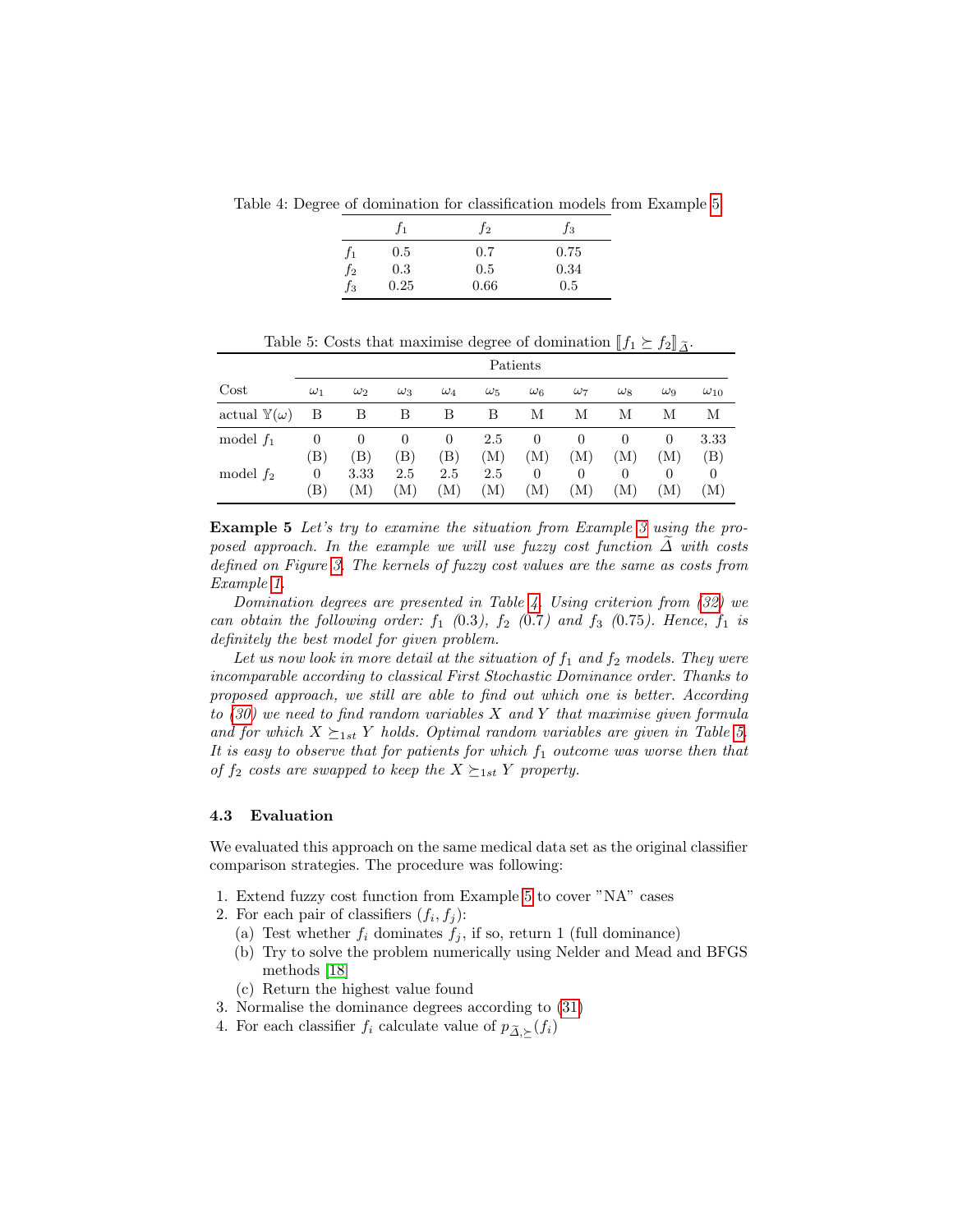<span id="page-11-1"></span>

Fig. 4: Graph showing domination degrees ( $[f_1 \succeq_{1st} f_2]]$ ) obtained with proposed approach for selected classifiers.

More details on evaluation procedure including data pre– and post–processing can be found on GitHub repository.[3](#page-11-0)

Graph on Figure [4](#page-11-1) presents selected best classifiers with the lowest  $p_{\tilde{\Delta}, \succeq}(f_i)$ value. Significant domination degrees ( $\geq 0.5$ ) are depicted as arrows pointing from dominating to dominated element. There are 3 classifiers that are not significantly dominated. Those models should be considered as potential candidates for choosing. In Table [6](#page-12-0) one can see that those models have the lowest and very similar values of  $p_{\tilde{\Delta},\succeq}(f_i)$  which should be used as a final criteria for model selection.

One can see that all comparison methods gave similar results. However, there are few interesting cases which will be discussed here. First one is model J, the best model according to statistical preference. However, this is not confirmed by other methods. The reason of such behaviour is that statistical preference based method, in contrast to other ones, does not take into account the difference in weight between false negatives and false positives. Therefore its results are more similar to those obtained with accuracy.

Second interesting case concerns classifiers D and E. D is being dominated according to First Stochastic Dominance while E is not. This contrasts with the fact that D performs better on other performance measures listed in Table [6](#page-12-0) (except sensitivity). Such situation occurred because model C classifies all patients exactly the same as D, except one for which it gives better response (C dominates D, see Fig. [2a\)](#page-7-0). One may say that C is a strictly better version of D. Therefore D should not be chosen as the best classifier. However, this is not true for model E so it still may be considered as a the candidate.

<span id="page-11-0"></span> $^3$  <https://github.com/bikol/stochastic-orders-evaluation>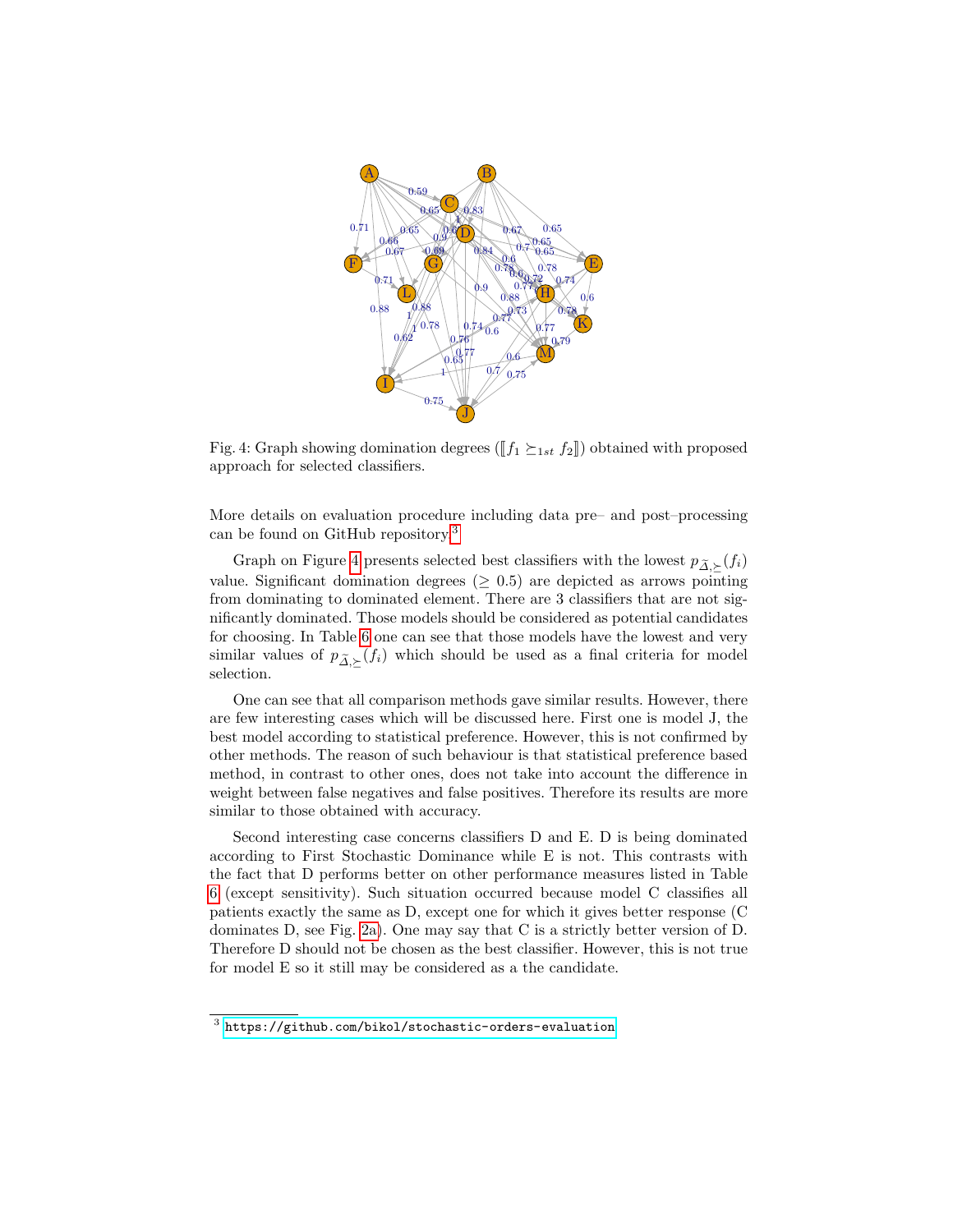| Model      | DEC   | ACC   | <b>SEN</b> | SPC   | $\cos t$ | $\succeq_{1st}$ | $\succeq_{sp}$ | $p_{\tilde{\varDelta},\succeq_{1st}}$ |
|------------|-------|-------|------------|-------|----------|-----------------|----------------|---------------------------------------|
| A          | 0.949 | 0.886 | 0.902      | 0.878 | 70       | $\Omega$        | 0.961          | 0.567                                 |
| B          | 0.966 | 0.876 | 0.902      | 0.864 | 72       | $\Omega$        | 1.051          | 0.571                                 |
| C          | 0.971 | 0.876 | 0.900      | 0.867 | 72       | $\theta$        | 5.401          | 0.592                                 |
| D          | 0.971 | 0.871 | 0.900      | 0.858 | 74.5     | 1               | 2.293          | 1.000                                 |
| E          | 0.971 | 0.865 | 0.918      | 0.843 | 75.5     | $\theta$        | 2.176          | 0.675                                 |
| $_{\rm F}$ | 0.931 | 0.877 | 0.917      | 0.861 | 76       | $\Omega$        | 0.773          | 0.713                                 |
| G          | 1.000 | 0.857 | 0.885      | 0.846 | 77.5     | $\theta$        | 3.159          | 0.904                                 |
| H          | 0.943 | 0.885 | 0.857      | 0.897 | 78       | 1               | 2.796          | 0.835                                 |
| Ι.         | 0.971 | 0.859 | 0.900      | 0.842 | 79.5     | 1               | 0.727          | 1.000                                 |
| J          | 0.920 | 0.901 | 0.826      | 0.930 | 80       | $\Omega$        | 7.462          | 0.815                                 |
| Κ          | 0.920 | 0.894 | 0.848      | 0.913 | 80       | $\Omega$        | 3.186          | 0.814                                 |
| L          | 0.874 | 0.895 | 0.909      | 0.890 | 80       | $\Omega$        | 0.583          | 0.706                                 |
| М          | 1.000 | 0.851 | 0.731      | 0.902 | 100      | 1               | 2.739          | 0.900                                 |

<span id="page-12-0"></span>Table 6: Summary of various evaluation methods. Shortcuts in header stand for: DEC – Decisiveness, ACC – Accuracy, SEN – Sensitivity, SPC – Specificity.

# 5 Discussion and further work

This paper presents an approach to applying stochastic orderings to evaluate classification algorithms for low quality data. We discussed some known stochastic orderings along with practical notes about their application to medical diagnosis support problem. The difficulties that have arisen were our motivation to propose new approach based on fuzzy cost function. The new method allows to compare any two classifiers, but does not require precise definition of the cost function.

All proposed methods were evaluated on real life medical data that comes from recent study on application of aggregation operators to supporting ovarian tumor diagnosis [\[2\]](#page-13-1). We were able to obtain results very similar to those previously reported but adopting much weaker assumptions about costs values. This is especially important in this specific problem because as there are still no reliable information on how to estimate costs in medical diagnostics.

Our proposed approach allows to associate numerical metric to each classifier (similarly as in total cost method). This is very useful as it enables the use of this method in more complex evaluation and learning procedures such as cross validation.

As future research we want to evaluate the stability of domination degrees while we slightly change fuzzy cost values. Such stability is very problematic in classical total cost method, where even small changes in costs may lead to big changes in obtained classifier order. As a second line of further research we want to investigate other approaches to fuzzify First Stochastic Dominance based classifier evaluation method such as application of linguistic quantification.